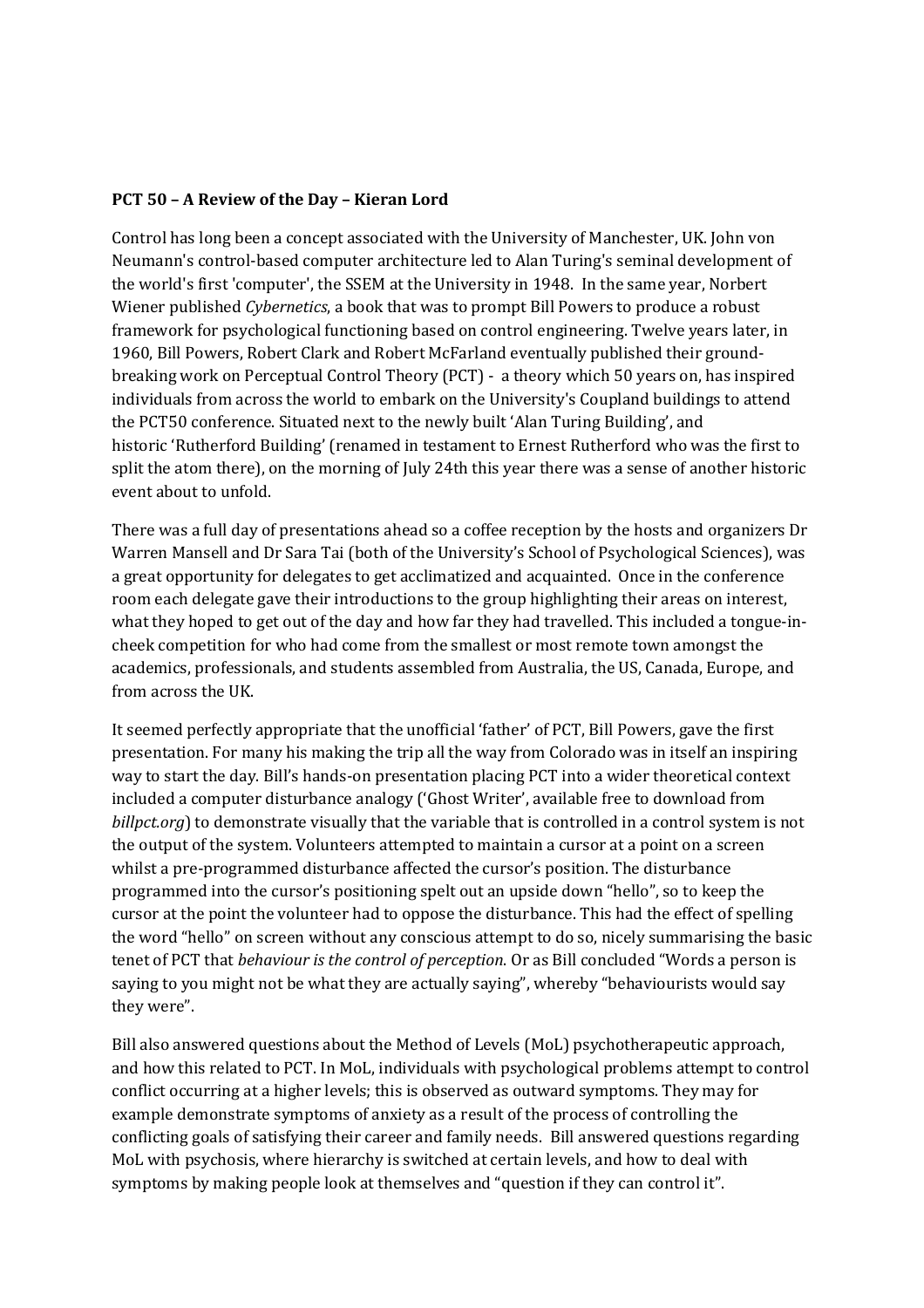One of the world's leading practitioners and researchers into MoL is Professor Tim Carey, from Canberra, Australia. Tim had spent the previous week at the BABCP conference, also at Manchester University, where he chaired a symposium on PCT and hosted a day-long MoL workshop. After a break to give delegates an opportunity to present their posters, Tim gave a group talk on current research methods, loosely around the inadequacies of the standard Random Control Trial (RCT) methodology, and how to incorporate more effective, realistic practices into future PCT research including ideas around PCT modelling and testing.

Next up was Dr Sergio Pellis and Heather Bell, both of the University of Lethbridge, Canada, who have been using the PCT methodology in their research into animal behaviours, including rats, insects and fish. Using the PCT approach Sergio had shown accurate explanations opposed to long-held beliefs about animal behaviours, including rat's play-fighting. It was previously thought that rats were squaring up in a particular way simply to make themselves look large and to intimidate. However, it was shown that as a means to control the perception of winning rats actually position themselves in such a way as to moderate potential attacks on themselves whilst achieving their goal (to bite the other rat on the rear).

Lunch was held in the cafe at the adjacent Museum of Manchester, currently host to the 'Darwin – Evolution of a Scientist' exhibition, established to celebrate 150 years since Darwin, from nearby Shropshire, published the world changing '*On The Origin of Species'*. The links with PCT appear again! Darwin's work still struggles to be accepted because it challenges the received view in certain arenas - just like PCT; and Gary Cziko has explained in his book, *Without Miracles*, how the principles of PCT are closely aligned to those of Darwin's (for example in using a form of 'universal Darwinism'). Lunch at the museum was buzzing with new friendships formed, contacts exchanged, and ideas evolving through excited discussions.

Economics was next on the menu with Kent McClelland from Iowa, USA, giving a lively, graphic and topical presentation on his application of PCT in analysing stock markets. Those assembled in the room were apparently equally as amused as Kent's wife as to why he did not dabble with the markets himself considering his insightful approach. Kent models individual agents using characteristic controlled variables, and by changing control system properties like gain and reference values he compares the respective behaviours and outcomes of agents on the virtual stock market. Following this another leading figure in MoL practice and research, Chris Spratt, a NHS therapeutic practitioner from Fife in Scotland chose to talk about some thought and discussion-provoking ideas he and others shared regarding the utilisation of control theory in eating disorders.

The brightly lit room often used as a classroom for Manchester University Psychology students (where PCT has become established on the syllabus) became increasingly warmed by the broad range of topics at hand. A number of delegates with student connections to the department were present, many who at the early stages of their academic and professional careers had been given a unique opportunity to learn of the global applications of PCT. Clearly a universal appreciation of PCT amongst all delegates was the platform for invaluable cross-discipline learning. Fitting therefore that Fred Good was next on the rostrum.

Fred, from Orange County, North Carolina, gave a talk on 'Evaluating teaching PCT in schools' which highlighted the historical development of education research in the US, and the work past and present conducted by the National Research Council into scientific enquiry into education.